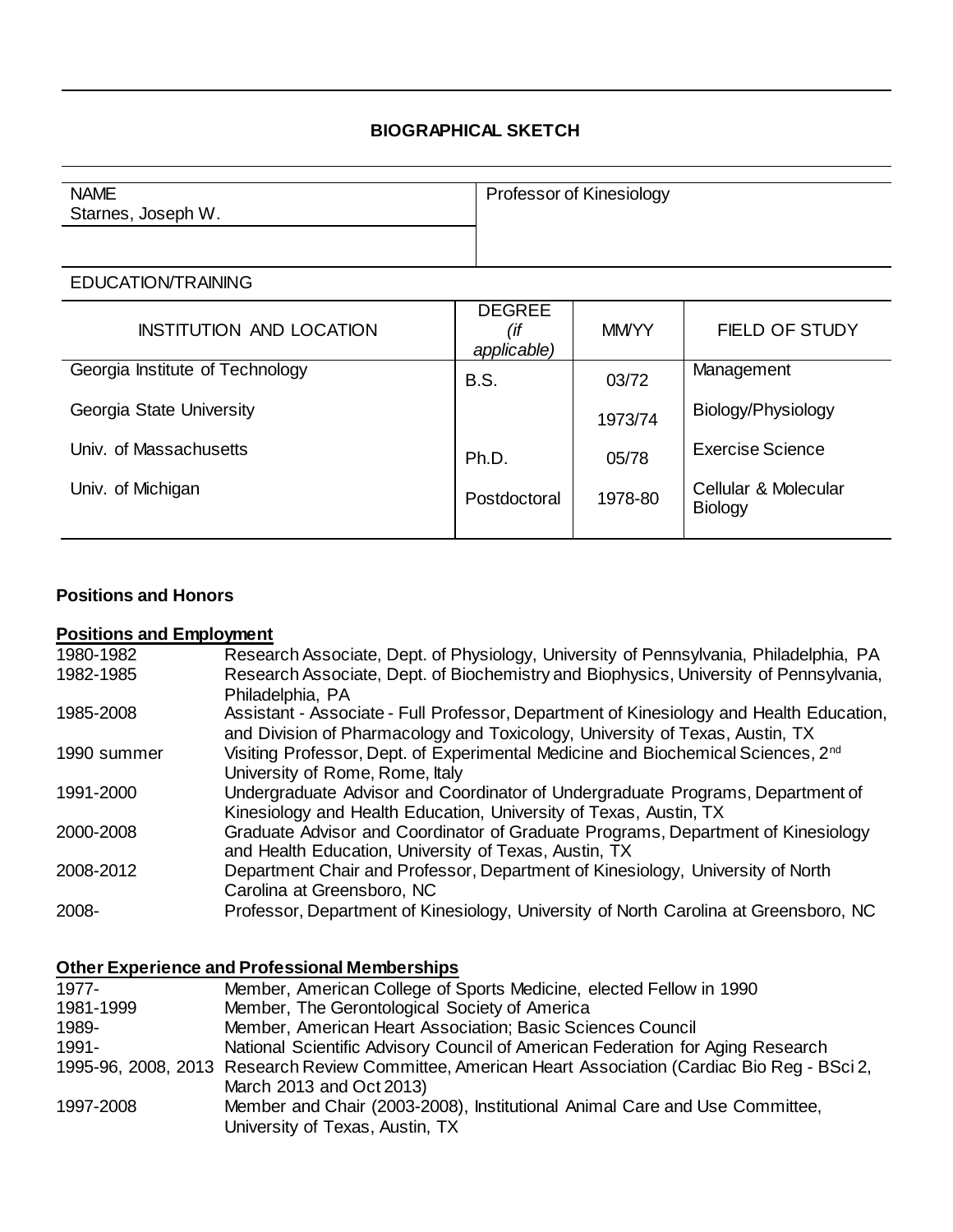| 2008- | Chair, Scientific Content Advisory Committee of American College of Sports Medicine |
|-------|-------------------------------------------------------------------------------------|
| 2009- | Editorial Board of Journal of Applied Physiology                                    |

### **Honors**

| 1982      | New Investigator Award, American College of Sports Medicine                       |
|-----------|-----------------------------------------------------------------------------------|
| 1982      | New Investigator Research Award, National Institutes of Health                    |
| 2005-2008 | Teresa Lozano Long Endowed Fellow in Kinesiology, University of Texas, Austin, TX |
| 2006-2008 | Lee Hage Jamail Fellow in Education, University of Texas, Austin, TX              |
| 2007      | Tour of Texas Scholar, American College of Sports Medicine, Texas Chapter         |
| 2010      | Fellow, National Academy of Kinesiology                                           |
| 2010-2013 | Board of Directors, American Kinesiology Association (3-year term)                |

### **Research Summary**

Work in my cardiac metabolism laboratory centers on understanding function, metabolism, and intrinsic adaptations of the heart. The primary experimental model used in my lab is the laboratory rat. We study function and metabolism in the intact heart using an isolated perfused working heart system, which is similar to a heart-lung apparatus. Many of our studies investigate the effects of acute or chronic exercise on the heart and skeletal muscles. Our research was consistently supported by grants from the American Heart Association and the National Institute on Aging for 25 years (1982-2007). The Cardiac Metabolism lab was built in 2009 and is located in the Eberhart Building, which is also the home of the Department of Biology.

### **Selected Peer-reviewed Publications** (Selected from 60 total)

- 1. Starnes, J.W., Beyer, R.E. and Edington, D.W. Myocardial adaptations to endurance exercise in aged rats. *American Journal of Physiology* **245:** H560-H566, 1983.
- 2. Starnes, J.W., Edington, D.W. and Beyer, R.E. Myocardial protein synthesis during aging and endurance exercise in rats. *Journal of Gerontology* **38**: 660-665, 1983.
- 3. Starnes, J.W. and Rumsey, W.L.: Cardiac energetics and performance of exercised and food restricted rats during aging. *American Journal of Physiology* **254:** H599-H608, 1988.
- 4. Farrar, R.P., Starnes, J.W., Cartee, G.D., Oh, P.Y. and Sweeney, H.L.: Effects of exercise upon cardiac myosin isozyme composition during the aging process. *Journal of Applied Physiology* **64:** 880-883, 1988.
- 5. Daw, C.K., Starnes, J.W. and White, T.P.: Muscle atrophy and hypoplasia with aging: impact of training and food restriction. *Journal of Applied Physiology* **64:** 2428-2432, 1988.
- 6. Starnes, J.W., Cantu, G., Farrar, R.P. and Kehrer, J.P.: Skeletal muscle lipid peroxidation in exercised and food restricted rats during aging. *Journal of Applied Physiology* **67**: 69-75, 1989.
- 7. Bowles, D.K., Farrar, R.P. and Starnes, J.W. Exercise training improves cardiac function after ischemia in the isolated, working rat heart. *American Journal of Physiology* **263**: H804-H809, 1992.
- 8. Bowles, D.K. and Starnes, J.W. Exercise training improves metabolic response after ischemia in the isolated, working rat heart. *Journal of Applied Physiology* **76**: 1608-1614, 1994.
- 9. Starnes, J.W., Bowles, D.K. and Seiler, K.S. Myocardial injury after hypoxia in immature, adult and aged rats. *Aging: Clinical and Experimental Research* **9**: 268-276, 1997.
- 10. Harris, M.B. and Starnes, J.W. Effects of body temperature during exercise training on myocardial adaptations. *American Journal of Physiology* . **280**: H2271-H2280, 2001.
- 11. Taylor, R.P., Ciccolo, J.T., and Starnes, J.W. Effect of exercise training on the ability of the rat heart to tolerate hydrogen peroxide. *Cardiovascular Research*. **58**: 575-581, 2003.
- 12. Starnes, J.W., Taylor, R.P., and Park, Y. Exercise improves cardioprotection in aged rats. *American Journal of Physiology: Heart & Circulatory Physiology.* **285**: H347-H351, 2003.
- 13. Starnes, J.W., Taylor, R.P., and Ciccolo, J.T. Habitual low-intensity exercise does not protect against myocardial dysfunction after ischemia in rats. *European Journal of Cardiovascular Prevention and Rehabilitation*. **12**:169-174, 2005.
- 14. Starnes, J.W., Choilawala, A., Delp, M.D., Taylor, R.P., and Nelson, M.J. The interaction of aging and exercise on the expression of heat shock protein. *Journal of Gerontology: Biological Sciences* **60A**: 963- 969, 2005.